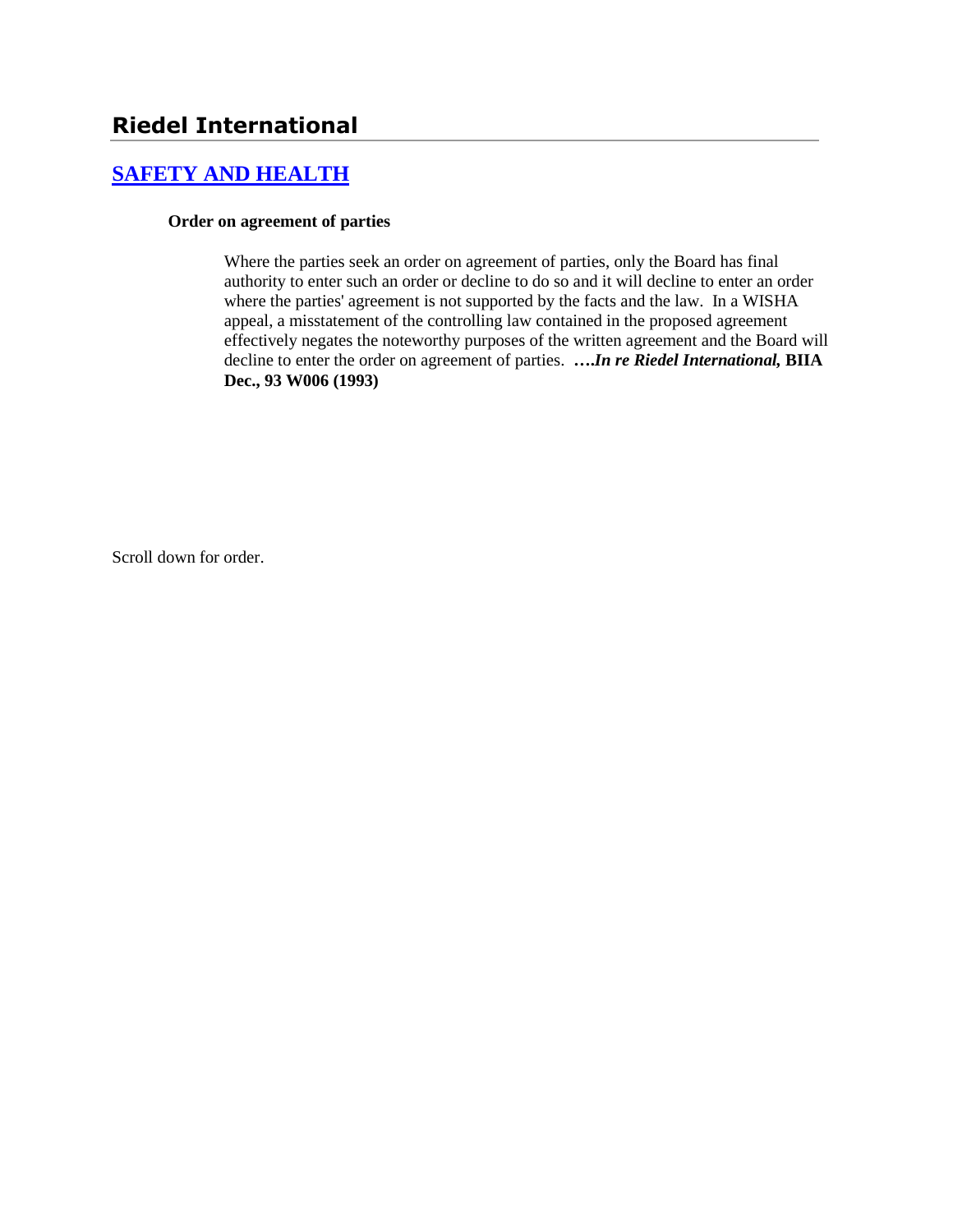#### **BEFORE THE BOARD OF INDUSTRIAL INSURANCE APPEALS**

#### **STATE OF WASHINGTON**

In re: Riedel International, Inc. ) Docket No. 93 W006

Citation and Notice No. 111399705 ) **ORDER DECLINING TO ENTER**

) **ORDER ON AGREEMENT OF** 

## **PARTIES**

APPEARANCES:

 Employer, Riedel International, Inc., by Francis Bradach, Vice-President

 Employees of Riedel International, Inc., by 15 | Pacific NW Ironworkers, Local 29, per Paddy Barry 17 and International Union of Operating Engineers, Local 701 Francis Wicklander

 Department of Labor and Industries, by 21 Office of the Attorney General, per 22 Elliott Furst, Assistant

 This is an appeal filed by the employer, Riedel International, Inc., on October 28, 1991 with the Safety Division of the Department of Labor and Industries. The Department, reassumed jurisdiction by a notice dated November 25, 1991. Thereafter, on February 4,1 993, the Department issued a Corrective Notice of Redetermination No. 111399705. On February 18, 1993, the employer appealed the Corrective Notice of Redetermination. The Department transmitted the appeal to this Board 31 on February 25, 1993. In light of the ruling in The Erection Co. v. Department of Labor & Indus., 121 Wn.2d 513 (1993), we have considered this appeal as taken from Citation and Notice No. 111399705 issued by the Department of Labor and Industries on October 17, 1991. The Citation and Notice alleged that the Riedel International, Inc. had committed four violations of regulations promulgated under the authority of the Washington Industrial Safety and Health Act [hereafter "WISHA"]. The Citation and Notice assessed penalties in the sum of \$31,540.00 and set an abatement date of July 26, 1991 for all violations.

 This matter is before the Board pursuant to the parties' 43 | submission of a written Agreement of Parties. We received the agreement on August 6, 1993. The parties have requested that we enter an Order on Agreement of Parties in accordance with the written Agreement of Parties. The Agreement of Parties has been signed by all interested parties.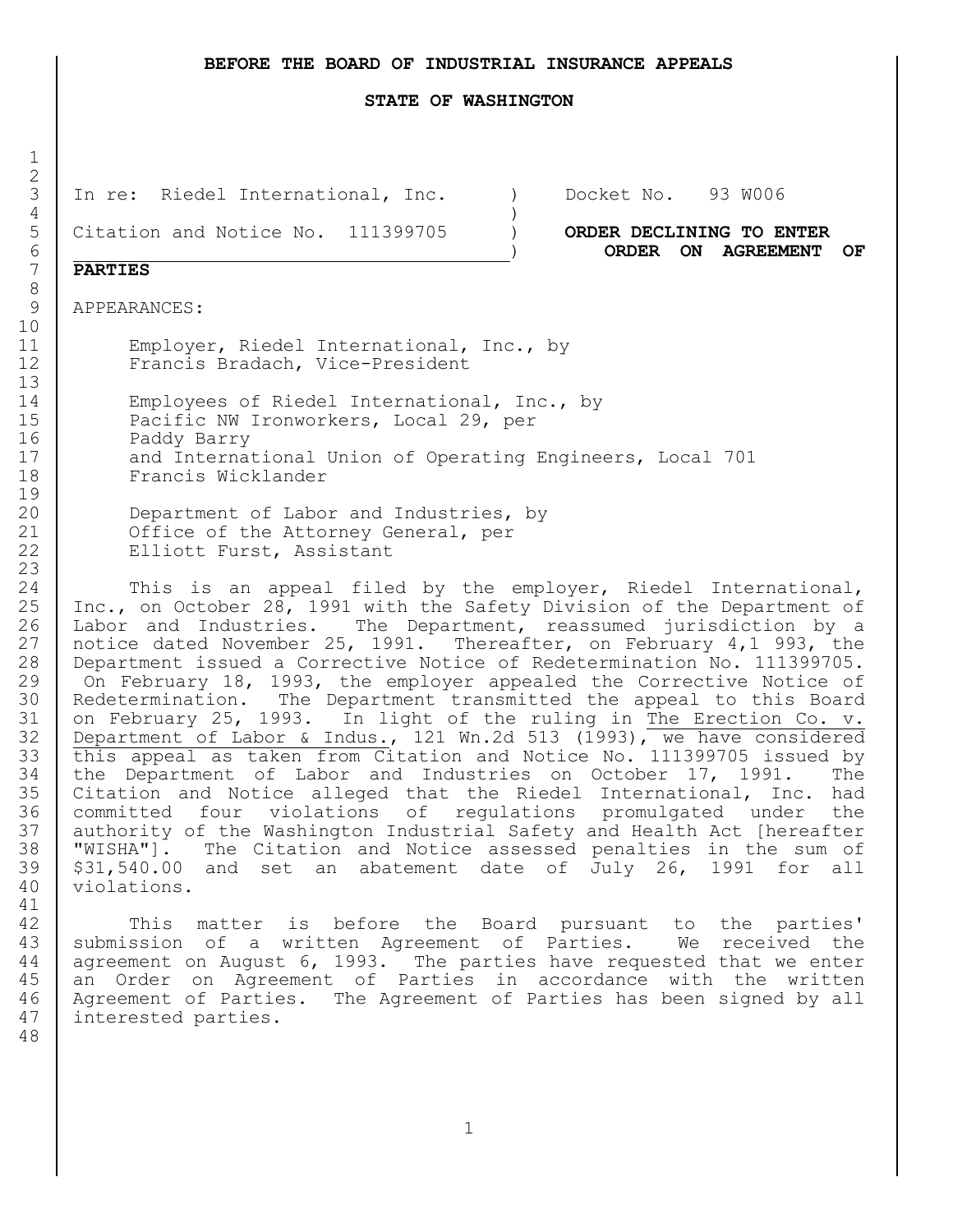An Order on Agreement of Parties is a final decision and order of the Board. When parties to an appeal seek an Order on Agreement of Parties, only the Board has final authority to enter such an order or decline to do so, as we do in this appeal. Our authority to enter final orders is imposed by the Legislature. We will enter orders 6 based on the parties' agreement, so long as we find the agreement "is  $\frac{7}{1}$  in conformity with the law and the facts." RCW 51.52.095(1).<sup>1</sup> As a in conformity with the law and the facts." RCW  $51.52.095(1)$ . As a result, we have reviewed the written agreement to determine if it is in conformity with both the law and the facts presented to us. 

 The written stipulation proposed as the basis for this Board's Order on Agreement of Parties includes the following provision:

 Item 1-1 is affirmed as a "willful" violation. However, the penalty is reduced from \$30,000 to \$1,460. the basis for this reduction in penalty is the Board's finding in Ledcor Industries (Docket No. 91W058) [sic], that the classification of a violation as "willful" is more important than the amount of penalty assessed.

Agreement of Parties at 1.

ı.

 Although it is not clear which order in In re Ledcor Industries, Dckt. No. 91 W058 the parties intend to reference, we believe the reference is intended to identify an Order on Remand from Superior Court entered in that appeal on April 1, 1993. In that order, we declined to enter an Order on Agreement of Parties where only the Department and the employer, but not the employee representatives 29 agreed to its entry. We further determined that the employees' objection to entry of the Order on Agreement of Parties was founded upon prima facie evidence supportive of characterizing the violations 32 as willful and not for an improper purpose. 

 In analyzing the employee's objection to entry of the Order on Agreement of Parties, we gave attention to "additional circumstances surrounding the proposed settlement" as directed by the Superior Court. In re Ledcor Industries, Dckt. No. 91 W058 (April 1, 1993) at 4. In doing so, we discussed the parties' respective positions: 1) the Department asserted that the total penalty through settlement might be greater than if the matter were fully heard and 2) the employees asserted that the classification of a violation as "willful" can be an additional economic deterrent. 

 We have not stated, at any time, that the classification of a violation is more meaningful than a penalty assessment. We find the

<sup>&</sup>lt;sup>1</sup>This is consistent with the directive of RCW  $49.17.140(3)$ that the Board shall "make disposition of the issues in accordance with procedures relative to contested cases appealed to the state board of industrial insurance appeals."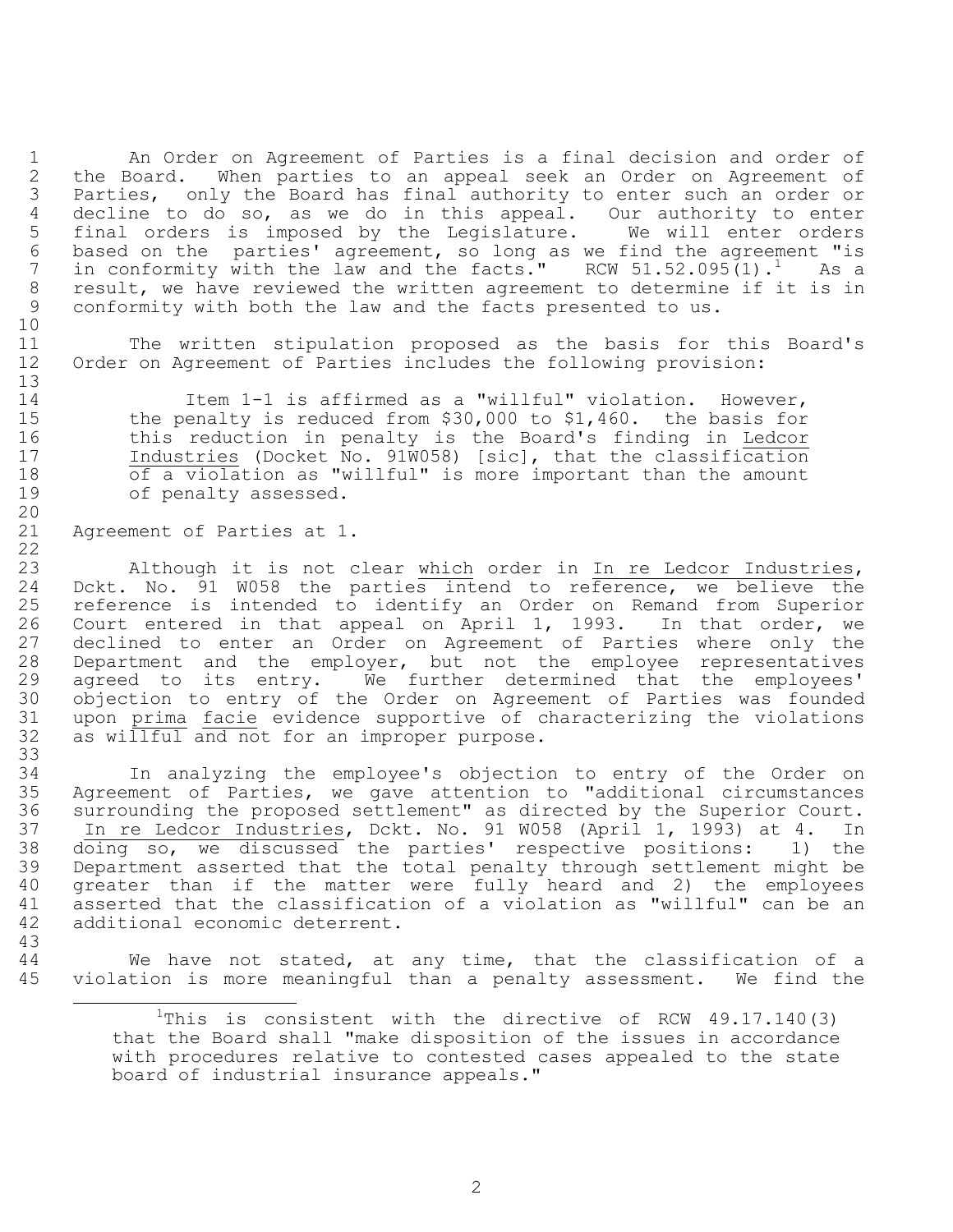statement to that effect in the Agreement of Parties a blatant mischaracterization of our decision. In Ledcor, our Finding of Fact 4 3 | stated, in pertinent part:

 The employees' and unions' objection to the proposed settlement is founded upon prima facie evidence supportive of 7 the two "willful" violations as alleged by the Department in 8 its Citation and Notice. The unions believe that, given the facts and the law, the proposed settlement does not best further the interests of employee safety in the work place in 11 | that both the characterization of a violation as "willful" as well as assigned penalties have the effect of deterring 13 future safety violations.

Dckt. No. 91 W058 at 8. (Emphasis added).

17 | The Agreement of Parties proposed in this appeal appears supportive of the underlying purposes of WISHA in that it is clearly designed to enhance workplace safety. For that reason, we are initially inclined to enter the Order on Agreement of Parties. We are concerned, however, by the reference to our decision in Ledcor and the apparent understanding that penalty reduction is somehow validated by 23 retention of a more serious classification of a citation. For that 24 reason, the agreement maybe inconsistent with the law. In light of the Legislature's directive that our Orders on Agreement of Parties be in 26 | conformity with both the law and the facts, we must decline to enter 27 the Order on Agreement of Parties based on an agreement that appears to be founded upon a misunderstanding of the applicable law.

 This Board is committed to the purposes of WISHA and is more than willing to enter agreed orders so long as they conform to the law and the facts. We recognize that the parties have attempted to resolve this appeal in a manner which best promotes workplace safety. Unfortunately, the inclusion of a clause which misstates the controlling law effectively negates the noteworthy purposes of the written agreement.

 We hold that no Order on Agreement of Parties can or will be entered by this Board unless it conforms with the law and the facts. In so holding, we encourage the parties to explore all the mechanisms 41 | available for resolving their dispute. The remedies available before 42 this Board include orders: affirming the Citation and Notice; modifying 43 the terms vacating the Citation and Notice; and remanding the matter to 44 the Department. If the matter is remanded to the Department, the Department then may exercise its responsibility to administer WISHA in accordance wit the legislatures directives.